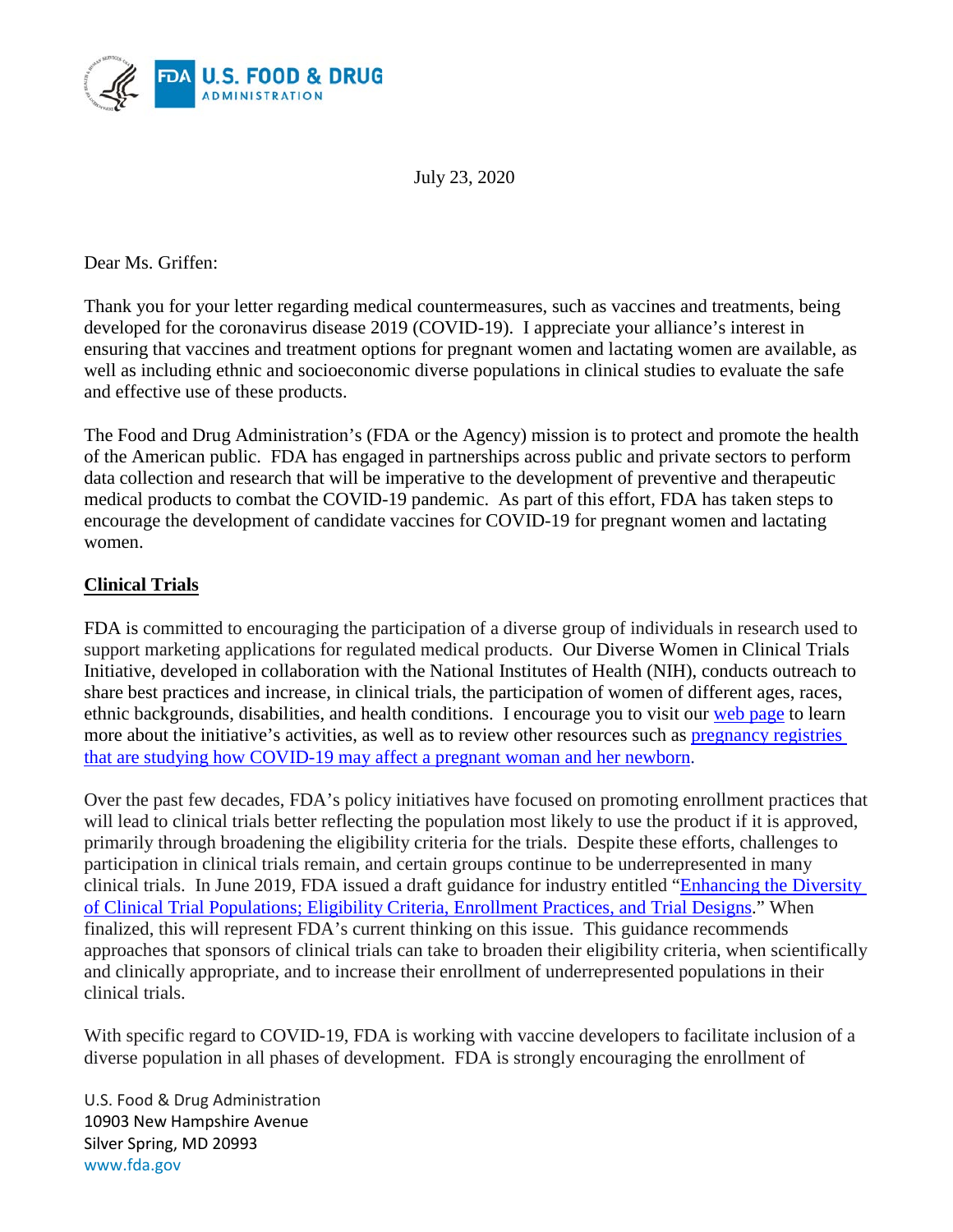populations most disproportionately affected by the disease, specifically racial and ethnic minorities, and is recommending that sponsors incorporate strategies to help ensure that a diverse population is included in their current and future COVID-19 clinical trials.

# **Vaccines**

With respect to vaccines, FDA supports inclusion of pregnant women in clinical studies of vaccines against emerging infectious diseases, including vaccines to prevent COVID-19. Studying such vaccines in pregnant women is important to obtain data pertaining to the safety and effectiveness of use during pregnancy, including data on the safety outcomes in infants. The Agency is engaging with vaccine manufacturers in planning for the inclusion of pregnant women in prelicensure clinical trials with COVID-19 vaccine candidates. Clinical trials in pregnant women may proceed provided that adequate nonclinical studies, including reproductive and developmental toxicity studies in animal models, are conducted and safety and immunogenicity data for the vaccine are available from early phase 1 and 2 clinical studies conducted in nonpregnant individuals. In this regard, FDA's guidance for industry entitled ["Considerations for Developmental Toxicity Studies for Preventive and Therapeutic Vaccines](https://www.fda.gov/media/73986/download)  [for Infectious Disease Indications"](https://www.fda.gov/media/73986/download) sets forth recommendations for assessing the developmental toxicity potential of preventive vaccines for infectious diseases for females of childbearing potential and for pregnant women. In addition, in 2015, to facilitate prelicensure studies in pregnant women, FDA convened its [Vaccines and Related Biological Products Advisory Committee](http://wayback.archive-it.org/7993/20170404142718/https:/www.fda.gov/AdvisoryCommittees/CommitteesMeetingMaterials/BloodVaccinesandOtherBiologics/VaccinesandRelatedBiologicalProductsAdvisoryCommittee/ucm427602.htm) to solicit the input of independent, external experts on the evaluation of investigational vaccines intended for use during pregnancy to prevent diseases in infants. The committee's input on evaluating safety outcomes in pregnant women and infants is broadly relevant to the evaluation of preventive vaccines used during pregnancy, whether the vaccine is intended to protect the mother and/or infant.

#### **Task Force on Research Specific to Pregnant Women and Lactating Women**

The 21<sup>st</sup> [Century Cures Act](https://www.fda.gov/regulatory-information/selected-amendments-fdc-act/21st-century-cures-act) created the Task Force on Research Specific to Pregnant Women and Lactating Women [\(PRGLAC\)](https://www.nichd.nih.gov/news/releases/Pages/060717-PRGLAC.aspx). This task force has been imperative in facilitating communication among stakeholders, which has helped support the development of safe and effective therapies and advance women's health. FDA, along with several federal experts and non-federal experts and representatives, are PRGLAC members. FDA's dedication to safe and effective therapies has ensured the continued advancement of research to identify medical issues and conditions specific to pregnant women and lactating women. In the task force's [first report released in 2018,](https://www.nichd.nih.gov/sites/default/files/2018-09/PRGLAC_Report.pdf) the task force's recommendations addressed the inclusion of pregnant women and lactating women in clinical research agendas, increases in research both for therapeutic products already in use by pregnant women and lactating women and for the discovery and development of new therapeutic products for these populations. At the most recent PRGLAC meeting on February 3, 2020, FDA participants played key roles in exploring the best ways to implement many of the 15 recommendations that were submitted to the Secretary of Health and Human Services in September 2018.

## **Communications and COVID-19**

During the COVID-19 pandemic, FDA has increased its amplification of clinical trial diversity messages and provided tailored COVID-19 communications to racial and ethnic minority stakeholders. FDA also held a listening session with diverse stakeholders both to learn more about the gaps and needs of racial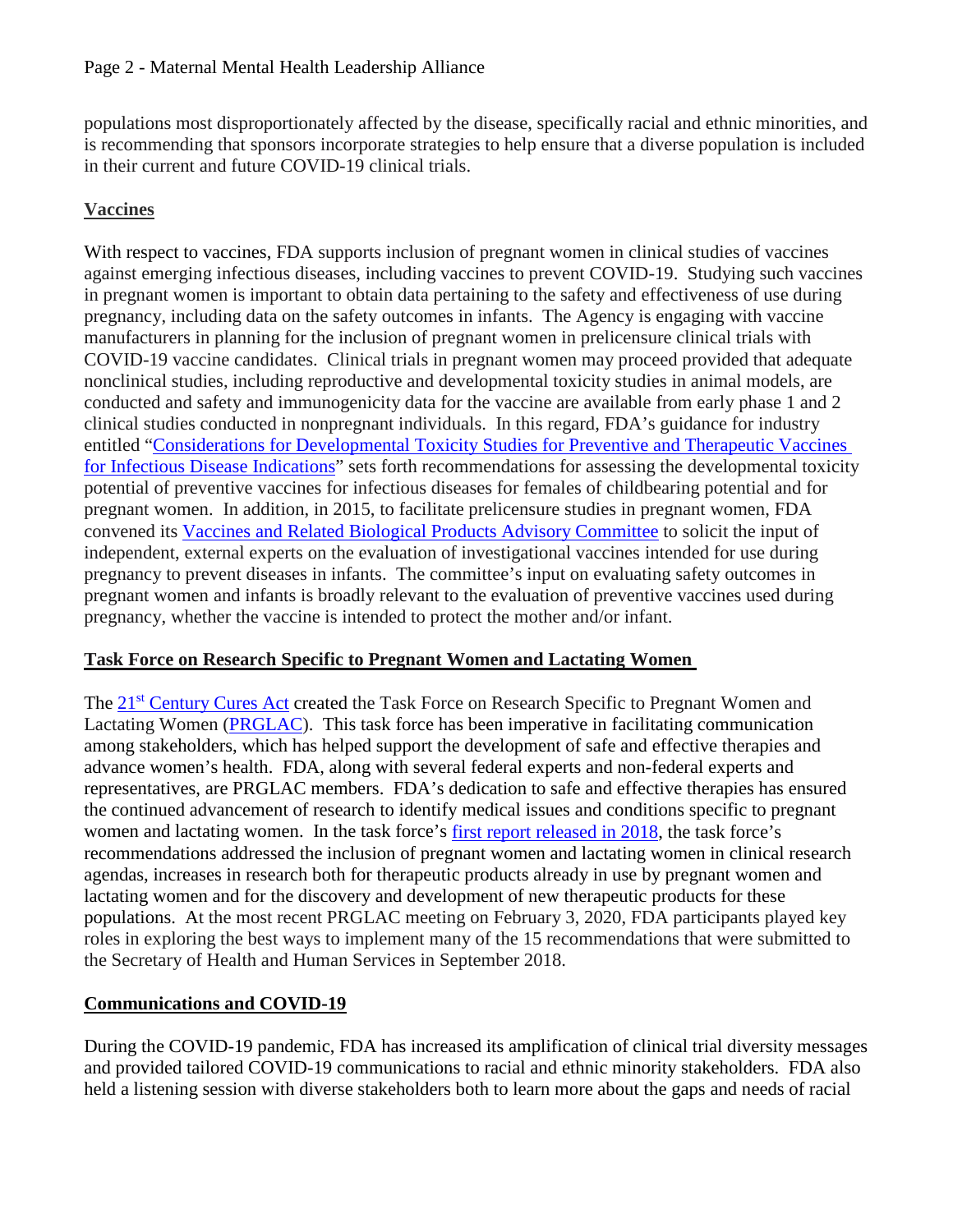and ethnic minority communities and to share information on FDA's COVID-19 activities. In addition, the Agency has increased its outreach to consumers by disseminating COVID-19 health education materials in multiple languages. For example, FDA's COVID-19 web pages, including frequently asked questions, are available in Spanish. The Agency has also created a COVID-19 multilingual resources web page that features a growing collection of educational materials in Spanish, simplified Chinese, Korean, Vietnamese, Tagalog, and other languages. To further enhance outreach and dissemination, FDA launched a COVID-19 bilingual (English/Spanish) Social Media Toolkit that features consumerfriendly messages and culturally appropriate graphics.

## **Other FDA Resources**

You may be interested in reviewing additional resources from FDA, which include:

- A draft guidance for industry entitled ["Pregnant Women: Scientific and Ethical Considerations](https://www.fda.gov/media/112195/download) [for Inclusion in Clinical Trials,](https://www.fda.gov/media/112195/download)" which lays out further recommendations on how and why to include pregnant women in drug development research.
- A draft guidance for industry entitled ["Postapproval Pregnancy Safety Studies,](https://www.fda.gov/media/124746/download)" which provides sponsors and investigators with recommendations on how to design investigations to assess the outcomes of pregnancies in women exposed to drugs and biological products regulated by FDA (i.e., pregnancy safety studies).
- A draft guidance for industry entitled ["Clinical Lactation Studies: Considerations for Study](https://www.fda.gov/media/124749/download) [Design,](https://www.fda.gov/media/124749/download)" which provides recommendations for sponsors conducting clinical lactation studies to assess the presence of drugs in breastmilk and their safety in breastfeeding infants.
- A guidance for industry entitled ["COVID-19: Developing Drugs and Biological Products for](https://www.fda.gov/media/137926/download) [Treatment or Prevention Guidance for Industry,](https://www.fda.gov/media/137926/download)" which includes information to guide drug development for pregnant women and lactating women. As described in this guidance, FDA encourages the enrollment of pregnant women and lactating women in phase 3 clinical trials, when appropriate, and emphasizes the need to generate clinical trial data to inform the use of drugs in these populations.
- A final guidance for industry entitled ["Development and Licensure of Vaccines to Prevent](https://www.fda.gov/regulatory-information/search-fda-guidance-documents/development-and-licensure-vaccines-prevent-covid-19) [COVID-19,](https://www.fda.gov/regulatory-information/search-fda-guidance-documents/development-and-licensure-vaccines-prevent-covid-19)" which specifically addresses the inclusion of, in prelicensure clinical trials, pregnant women and women of childbearing age who are not actively avoiding pregnancy.
- A final guidance for industry and FDA staff entitled ["Enforcement Policy for Non-Invasive Fetal](https://www.fda.gov/media/137286/download) [and Maternal Monitoring Devices Used to Support Patient Monitoring During the Coronavirus](https://www.fda.gov/media/137286/download) [Disease 2019 \(COVID-19\) Public Health Emergency,](https://www.fda.gov/media/137286/download)" which provides a policy to help expand the availability and capability of non-invasive fetal and maternal monitoring devices to facilitate patient monitoring while reducing patient and health care provider contact and potential exposure to COVID-19 during this pandemic.